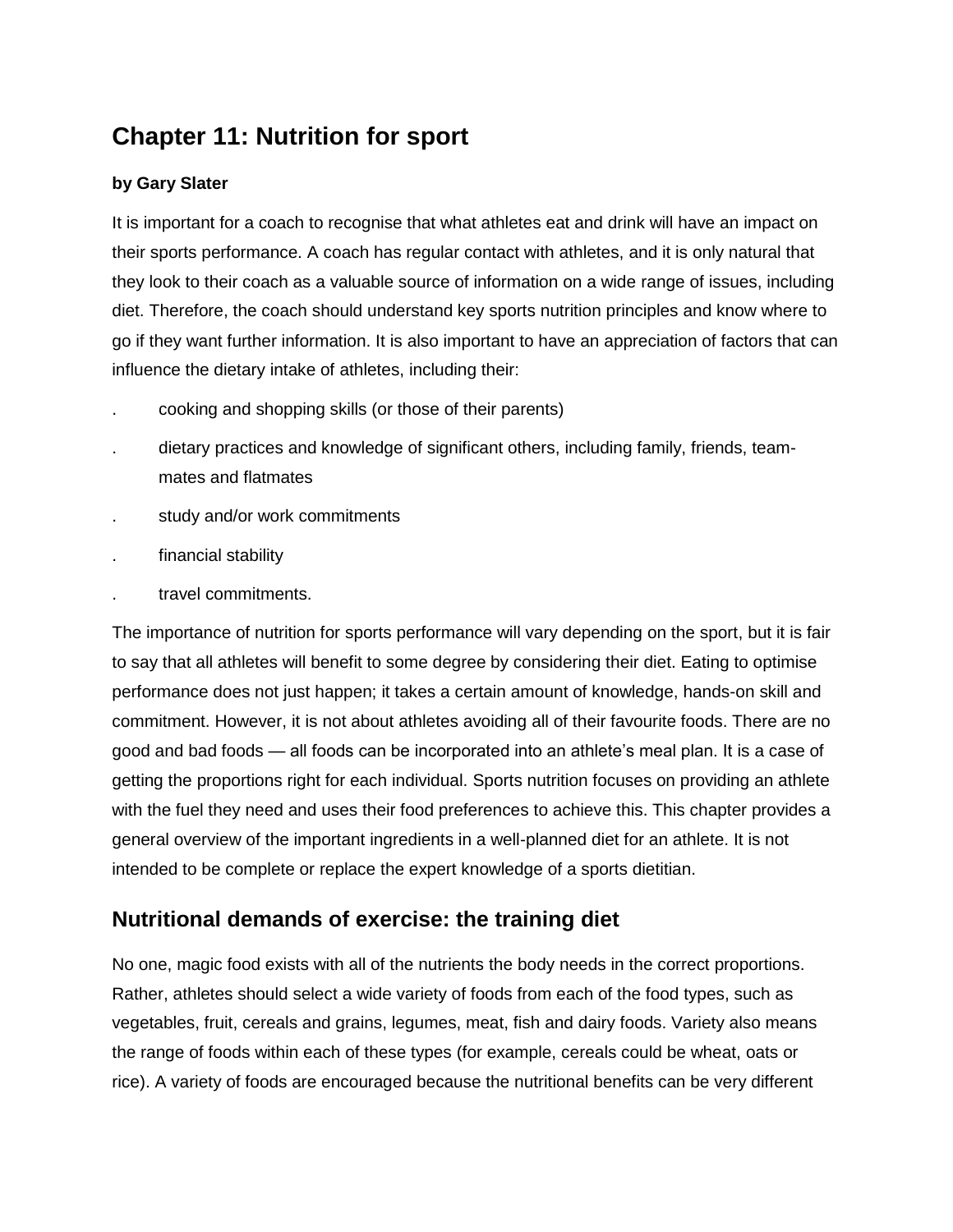between each food type. In fact, some nutrition authorities suggest we should eat at least 30 different foods each day. Eating a greater variety of foods each day ensures a greater variety of nutrients in your diet, including those we know about and those yet to be discovered.

Regular exercise increases demands on the body's energy supplies and fluid reserves. Meeting this increased demand is a high priority for hard-training athletes. High-energy expenditures during training dictate the need for higher-energy meal plans. While this might sound easy, an over-committed lifestyle with training, work, study and family commitments can limit opportunities to meet total energy requirements, demanding novel strategies to overcome such obstacles for each athlete. The following sections focus on the key energy-providing nutrients in an athlete's meal plan — carbohydrate, protein and fat.

## **Carbohydrate**

As carbohydrate is the main fuel burnt during exercise, focusing on a carbohydrate-rich meal plan can help build fuel reserves, delay fatigue, enhance recovery between sessions and maintain immune function. The harder and longer an athlete trains, the higher their carbohydrate needs. As such, carbohydrate needs will vary from day to day according to the intensity, duration and frequency of training sessions. Carbohydrate intake should be highest on heavy loading days and lower on recovery days. Table 11.1 provides a guide to daily carbohydrate needs. However, these recommendations need to be balanced against total energy needs over the day and the requirement for other nutrients.

| <b>Exercise load per day</b>  | Carbohydrate intake (grams per<br>kilogram per day) |
|-------------------------------|-----------------------------------------------------|
| Light $(< 1$ hour)            | $3 - 4$                                             |
| Light to moderate (1 hour)    | $4 - 5$                                             |
| Moderate (1-2 hours)          | $5 - 6$                                             |
| Moderate to heavy (2-4 hours) | $7 - 10$                                            |
| Heavy (4–5 hours)             | $10 - 12$ <sup>+</sup>                              |

| Table 11.1: Daily carbohydrate requirements |
|---------------------------------------------|
|---------------------------------------------|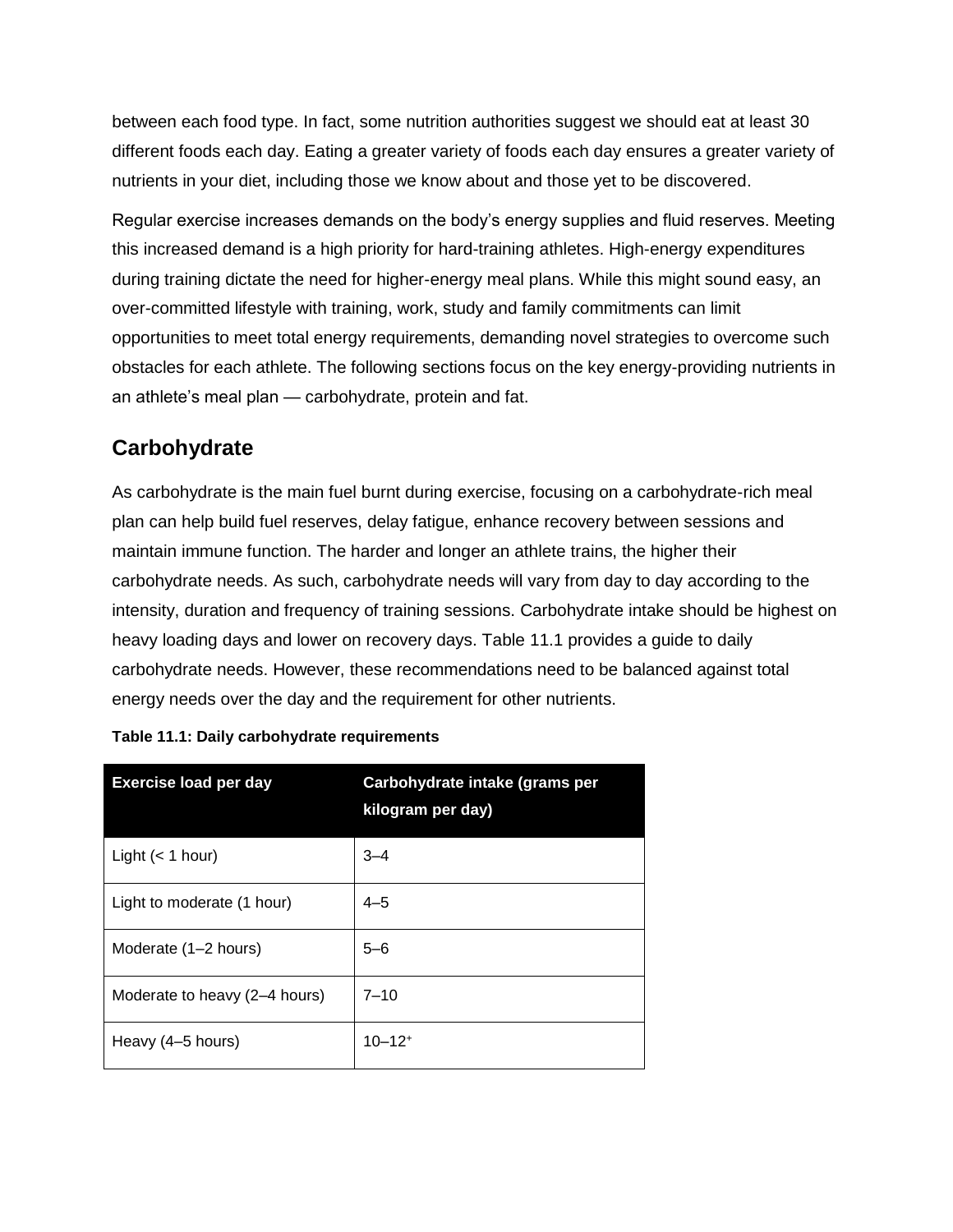Selecting nutritious carbohydrate-rich foods such as wholegrain bread and other flour-based products, cereals, pasta, rice, noodles, fruit in all its forms, legumes, starchy vegetables (for example, potato and corn), and low-fat dairy products, not only assists in achieving carbohydrate needs but also provides essential nutrients. As such, wholegrain and lessprocessed carbohydrate-rich foods are generally considered to be nutrient dense, contributing a large part to daily vitamin, mineral and fibre intake.

### **Case study**

Julia coaches a group of high school female rowers who typically train three to four mornings a week during school term. During a mid-term break a training camp is held in preparation for a major regatta in two months. With two daily training sessions, several of the girls complain of fatigue and tiredness after the morning row on the third day. Recognising that training volumes have doubled those usually experienced during the school term, Julia quizzes the athletes about their dietary intake.

Despite the increase in training load, few athletes have increased their carbohydrate intake, indicating that the frequent training sessions often coincide with snack times, meaning the athletes are only eating three or four times a day. Julia instructs the girls to make use of sports drinks during training sessions and to bring compact carbohydrate-rich snacks with them (for example, cereal bars, fruit yoghurt, dried fruit and fruit bread) for recovery snacks immediately after getting off the water. Combined with a lighter afternoon training session, the boost in carbohydrate intake helped the girls get through the training camp and compete successfully at the regatta.

Many carbohydrate-rich foods are also a valuable source of protein. Consequently, carbohydrate-rich foods should form a significant part of each and every meal/snack. Having an appreciation of the carbohydrate content of foods can make it easier to compare daily carbohydrate intake against recommendations. Table 11.2 provides a list of carbohydrate-rich foods and the amount of each food required to obtain 30 grams of carbohydrate.

#### **Table 11.2: Carbohydrate-rich foods**

| <b>Food/fluid</b>                    | <b>Serve</b>      | Food/fluid         | <b>Serve</b>        |
|--------------------------------------|-------------------|--------------------|---------------------|
| <b>Nutritious carbohydrate foods</b> |                   | <b>Dried fruit</b> | $\frac{1}{2}$ cup   |
| Rice                                 | $\frac{1}{2}$ cup | Milk**             | $2\frac{1}{2}$ cups |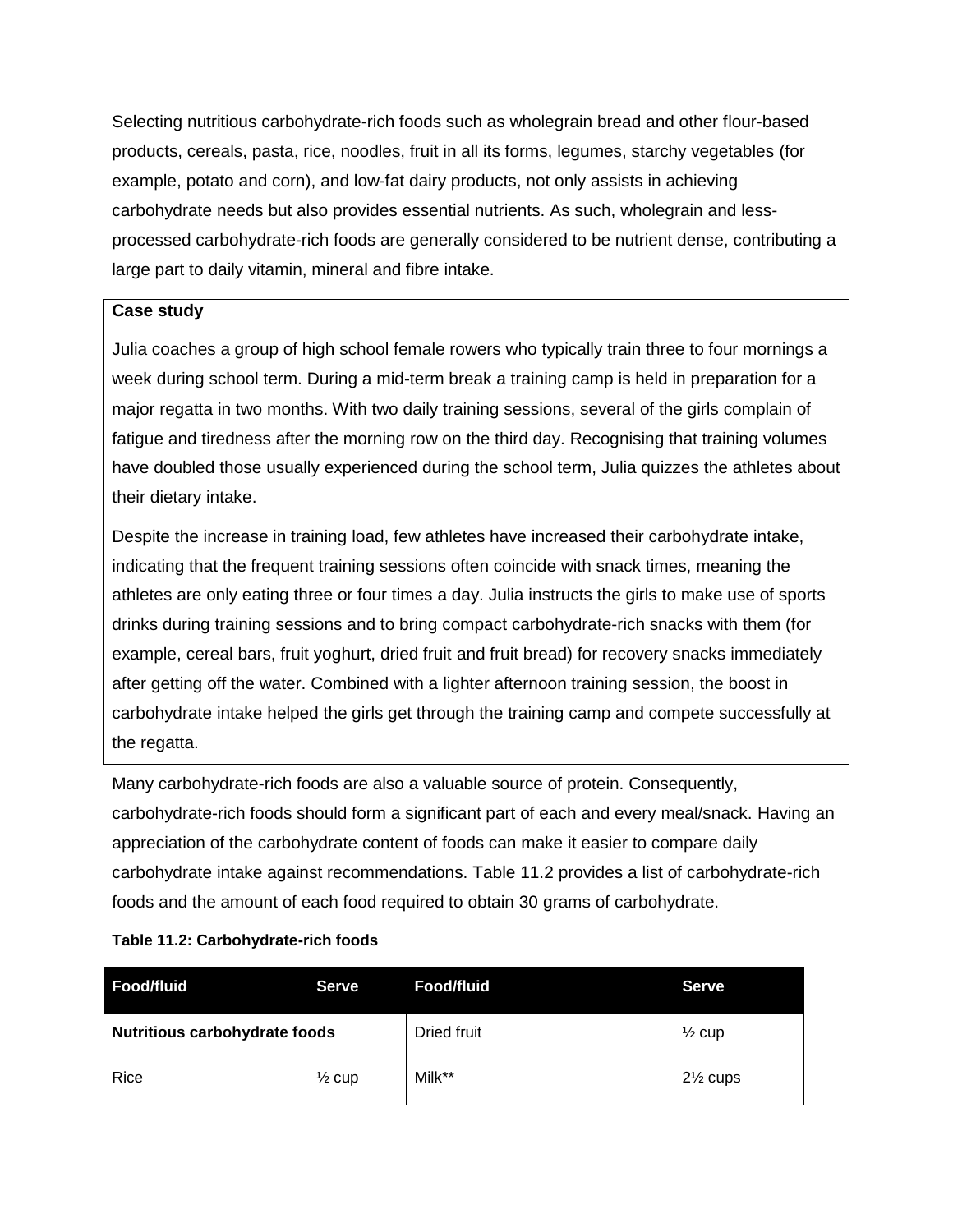| Noodles/pasta            | $\frac{2}{3}$ cup   | Yoghurt (fruit)**                   | 200 grams                    |
|--------------------------|---------------------|-------------------------------------|------------------------------|
| Bread/fruit loaf         | 2 slices            | Fruit juice                         | $1\frac{1}{2}$ cups          |
| <b>Bread roll</b>        | 1 medium            | <b>Refined carbohydrate foods</b>   |                              |
| Crumpet                  | $1\frac{1}{2}$      | Jam/honey/syrup                     | 2 tablespoons                |
| Muffin (English)         | 1                   | Sugar                               | 11/ <sub>2</sub> tablespoons |
| Muffin (baked)           | $\frac{1}{2}$ large | Chocolate*                          | 50 grams                     |
| Rice cakes               | 3 slices            | Ice cream*                          | 6 scoops                     |
| Potato                   | 2 medium            | Potato chips*                       | 1 cup                        |
| Corn                     | 1 cup               | Jubes/jelly beans                   | 50 grams                     |
| <b>Breakfast biscuit</b> | 3 biscuits          | Jelly                               | $\frac{3}{4}$ cup            |
| Flake and fruit cereal   | 1 cup               | Soft drink                          | 1 can<br>(335millilitres)    |
| Oats (cooked)            | $1\frac{1}{2}$ cups | Cordial                             | 1 <sup>1/2</sup> cups        |
| Kidney/baked beans       | 1 cup               | Ice block                           | $\overline{2}$               |
| Cereal bar               | 1 bar               | <b>Sports nutrition supplements</b> |                              |
| Muesli bar*              | $1\frac{1}{2}$ bars | Sports drink                        | 2 cups                       |
| Fruit salad              | 2 cups              | Carbohydrate gel                    | 1                            |
| Apple/pear               | 2 medium            | High carbohydrate drinks            | $\frac{2}{3}$ cup            |
| Orange/mandarin          | 2 large             | Sports bar                          | $\frac{2}{3}$ bar            |
| Banana                   | 1 medium            | Carbohydrate loader powder          | 11/ <sub>2</sub> tablespoons |

\* Higher fat — not recommended as a first choice carbohydrate source

\*\* Preference for low-fat varieties

Source: Australian Department of Community Services and Health 1995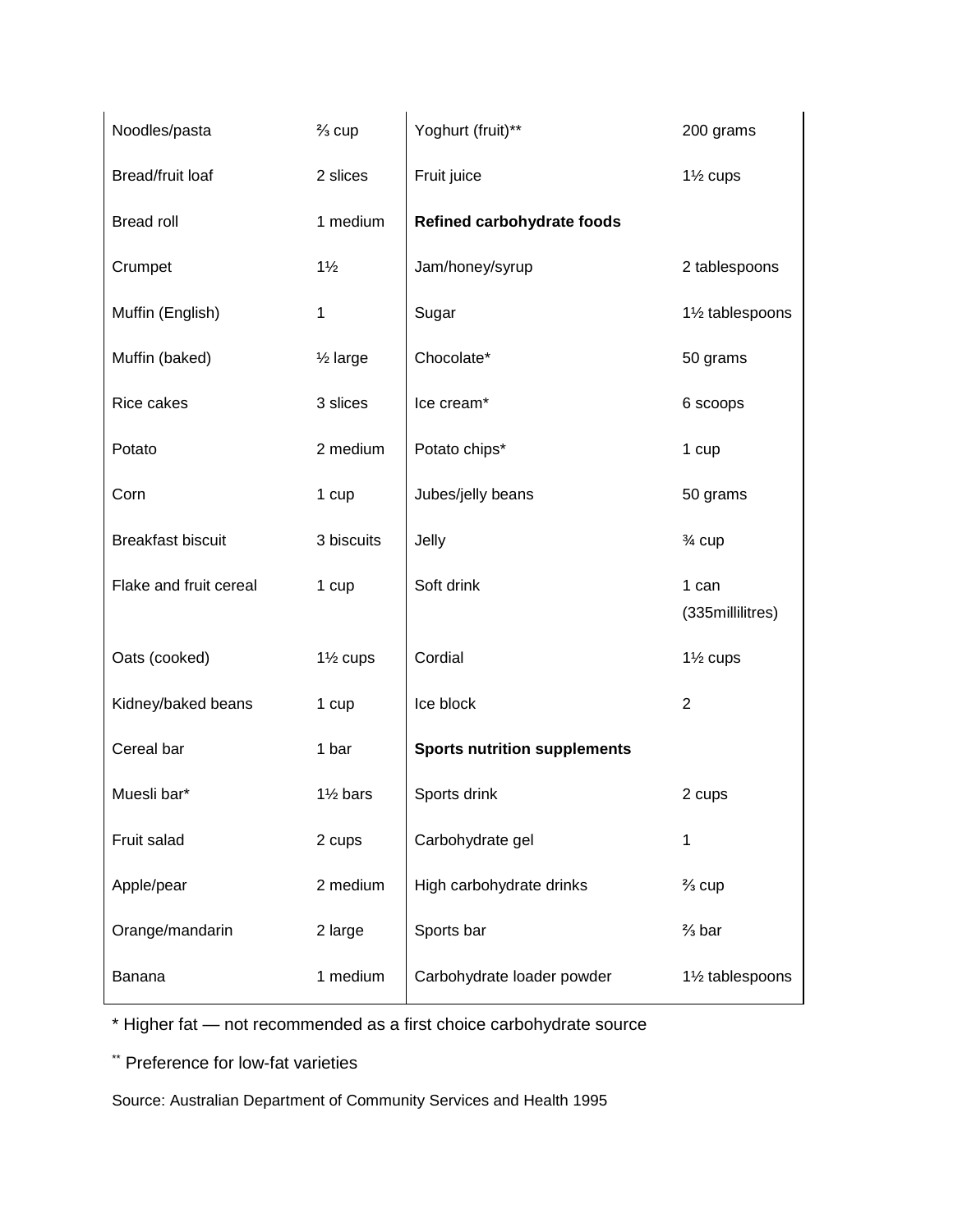### **Tips for achieving a high-carbohydrate diet**

- . All meals and snacks should be based on nutritious carbohydrate-rich foods such as noodles, rice, pasta, bread and other flour-based foods, cereals, fruit in all its forms, legumes and starchy vegetables. These foods should take up half of the plate during heavy loading days.
- . Vegetables are very nutritious, but only potato and corn contain significant amounts of carbohydrate. Thus, vegetable-based dishes should be accompanied by some carbohydrate-rich food (for example, rice, noodles and bread) at a meal.
- . Carbohydrate-rich snacks should be included in the meal plan each day. It can be very difficult to achieve carbohydrate requirements from just three meals a day. Snacks such as sandwiches, fruit bread, cereal bars, fruit yoghurts, fresh and dried fruit, low-fat fruit smoothies, pancakes and scones are excellent choices.
- . Including small serves of refined carbohydrate foods such as jam and honey can be an easy way of boosting carbohydrate intake for those with very high carbohydrate needs. As a very concentrated source of carbohydrate, these foods can increase total carbohydrate intake without adding to the bulk of a meal.
- . Sports drinks should be used during intensive sessions lasting longer than 60–90 minutes, depending on the intensity of the session. They help to meet both fluid and carbohydrate needs simultaneously.

**Note:** The Australian Institute of Sport has investigated the relative benefits and potential concerns associated with the use of sports drinks. Visit the AIS Sports Nutrition website (www.ais.org.au/nutrition/documents/SupSportsDrink07.pdf )for further information.

## **Protein**

It was previously a common belief that protein was the major fuel used during exercise. We now know that carbohydrate and fat are our main energy sources; however, protein still plays many essential roles in the body. Each protein is made up of differing combinations of amino acids. In fact, our dietary requirement for protein is actually a need for amino acids. Twenty amino acids make up all of the proteins in our diet. Nine of these are essential; the body cannot make them, so they must come from the diet. Protein from animal food contains all the essential amino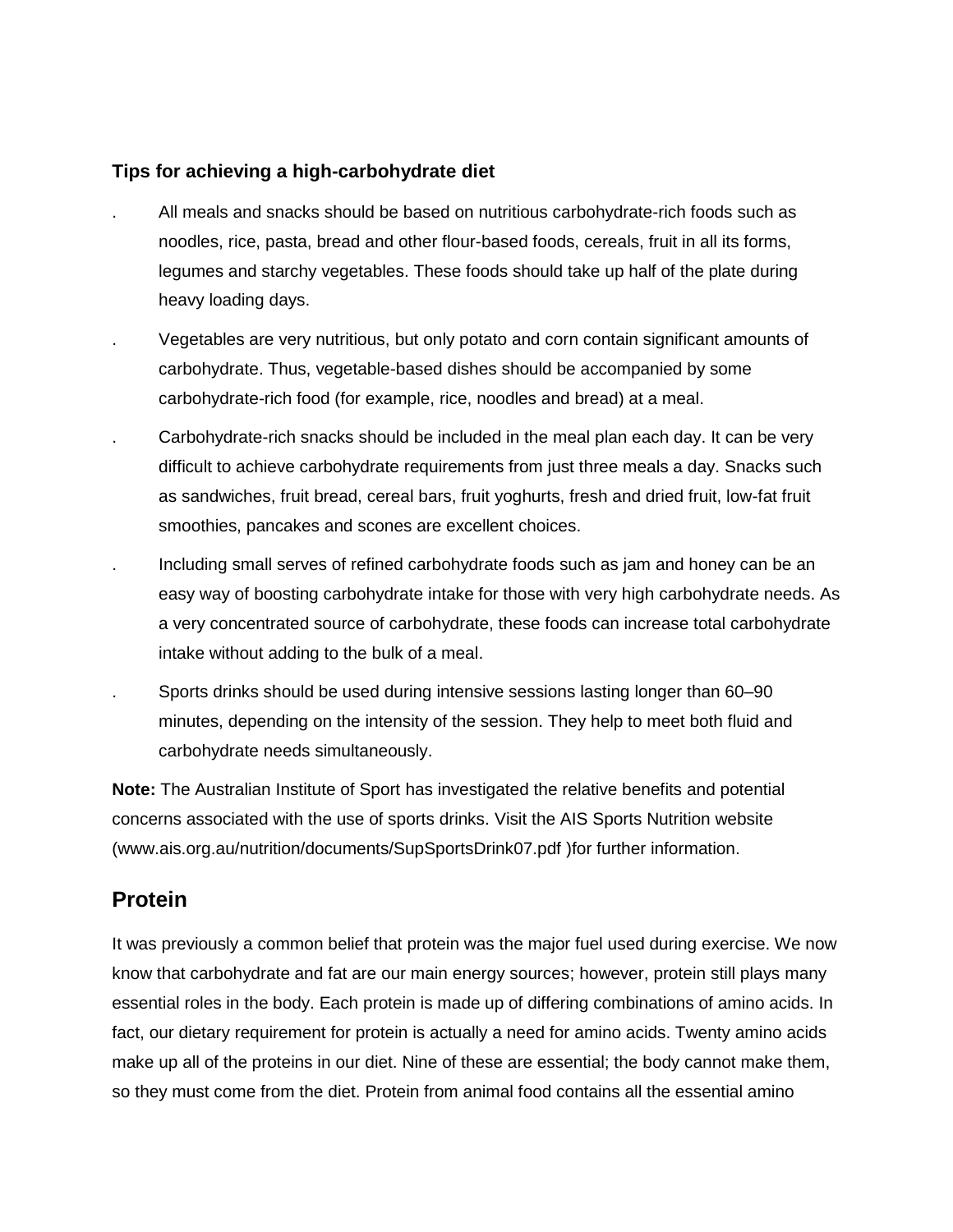acids, while plant protein does not. Choosing a wide variety of protein-containing food ensures both vegetarians and non-vegetarians obtain adequate amounts of essential amino acids. While meat, seafood, poultry and dairy foods are especially good sources of protein, many plant foods also contain moderate amounts of protein and can contribute significantly to total daily protein intake. Table 11.3 shows the dietary sources of protein, including both animal and plant foods. Each serve contains 10 grams of protein.

| <b>Animal</b>                            | <b>Plant</b>                     |
|------------------------------------------|----------------------------------|
| 30-35 grams beef/lamb/chicken/pork       | 2 cups rice (cooked)             |
| 50 grams fish                            | 2 cups noodles/pasta (cooked)    |
| 2 medium eggs                            | 120 grams tofu                   |
| Glass milk/soy milk                      | 4 slices bread                   |
| 2 slices of cheese                       | 2 cups breakfast cereal          |
| 200 gram yoghurt                         | <b>%</b> cup baked beans/lentils |
| 1/4 cup cottage cheese                   | $\frac{1}{3}$ cup nuts           |
| $\frac{1}{2}$ cup liquid meal supplement | 2 slices fruit bread             |

**Table 11.3: Dietary sources of protein**

Athletes obtaining their protein from purely plant sources should consume a variety of the foods listed in Table 11.3 each day to ensure that they obtain all necessary amino acids.

Muscle protein is constantly being made and broken down. Some of this protein is recycled in the body while the remainder must come from the diet. The recommended dietary intake for protein in the general population is 46 grams for females and 64 grams for males, or  $\sim 0.8-1$ grams per kilogram of body weight daily. Both strength and endurance athletes have greater protein needs than inactive people (upwards of 50–100 per cent more), depending on the training undertaken and training status of the athlete (see Table 11.4).

**Table 11.4: Daily protein requirements of athletes**

**Population Estimated protein needs for males (grams per**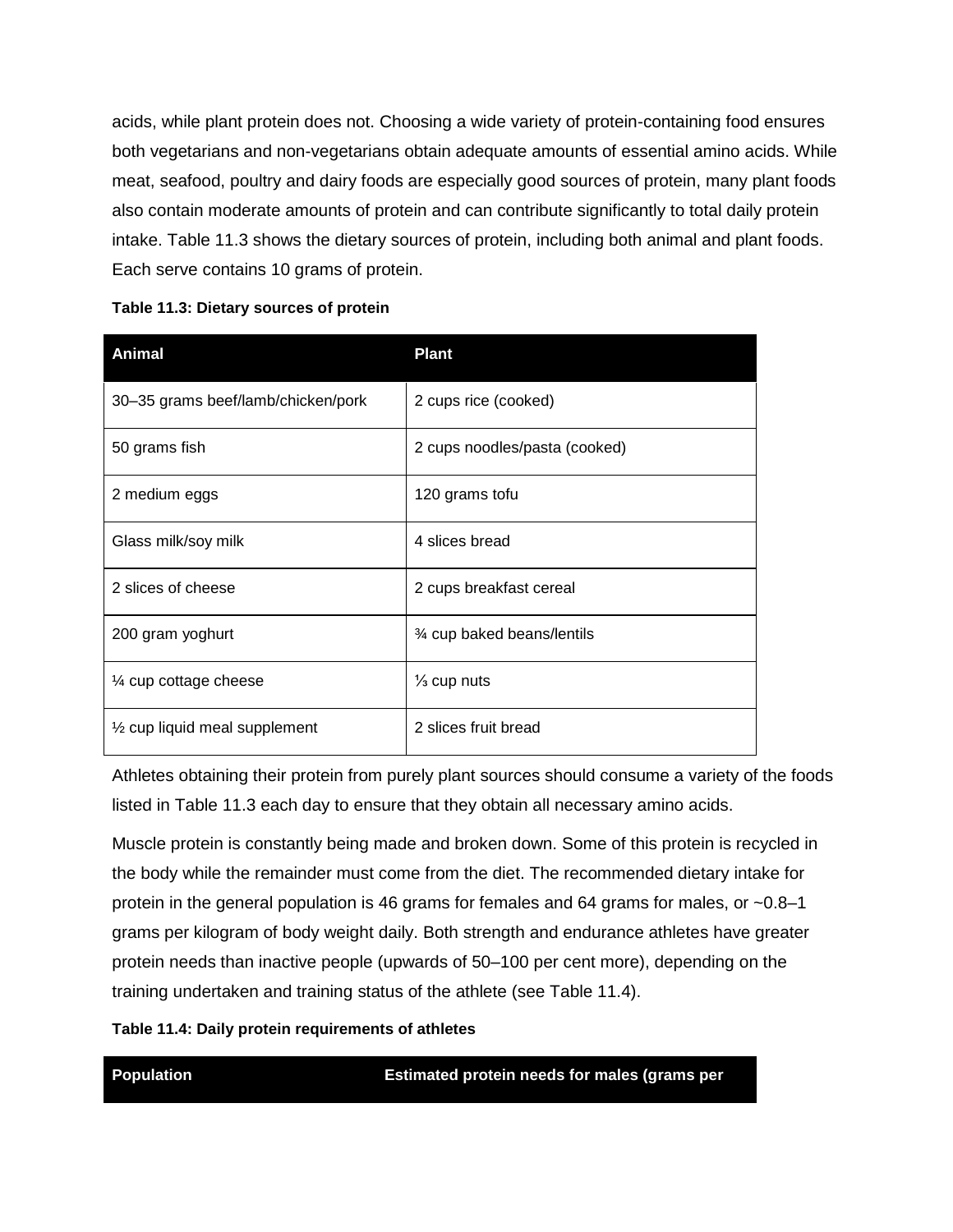|                                                | kilogram per day)            |
|------------------------------------------------|------------------------------|
| Recreationally active                          | $0.8 - 1.0$                  |
| Resistance training (inexperienced<br>athlete) | $1.5 - 1.7$                  |
| Resistance training (experienced<br>athlete)   | $1.0 - 1.2$                  |
| <b>Endurance training</b>                      | $1.2 - 1.6$                  |
| Adolescent athlete                             | $1.5 - 2.0$                  |
| Female athlete                                 | 15 per cent lower than males |

Source: Burke 2007

Fortunately, the high food intake of most athletes ensures a generous protein intake, usually well above requirements. As food intake is increased with the additional energy needs of training, the greater protein needs are easily achieved from a diet selected from a wide variety of foods without the need for expensive protein powders or bars.

While heavily training athletes have greater protein needs than inactive people, the very high protein intakes consumed by some athletes are unnecessary and unlikely to enhance athletic performance. In fact, they may potentially displace other important nutrients from the diet. Conversely, a minority of athletes may be at risk of eating too little protein. Athletes on lowenergy diets, and fussy or restrictive eaters, risk eating inadequate amounts of protein, leaving little for muscle repair and growth. Not eating enough protein can compromise muscle size, slow recovery and have serious health problems, such as compromised immune function, if continued for an extended time.

Some individuals choose to follow a vegetarian meal plan, avoiding all animal flesh including red meat, seafood and poultry, but usually including eggs and dairy products. Such eating patterns can easily meet the requirements for protein and other nutrients as long as foods of similar nutritional value are used daily to replace the animal flesh, such as lentils, dried beans and peas. Ready-to-use products are also available, such as tofu, tempeh, textured vegetable (or soy) protein, and ready-made nut, soy or wheat-derived alternatives, eggs and dairy products. Vegetarian athletes should consult a sports dietitian to ensure they are selecting appropriate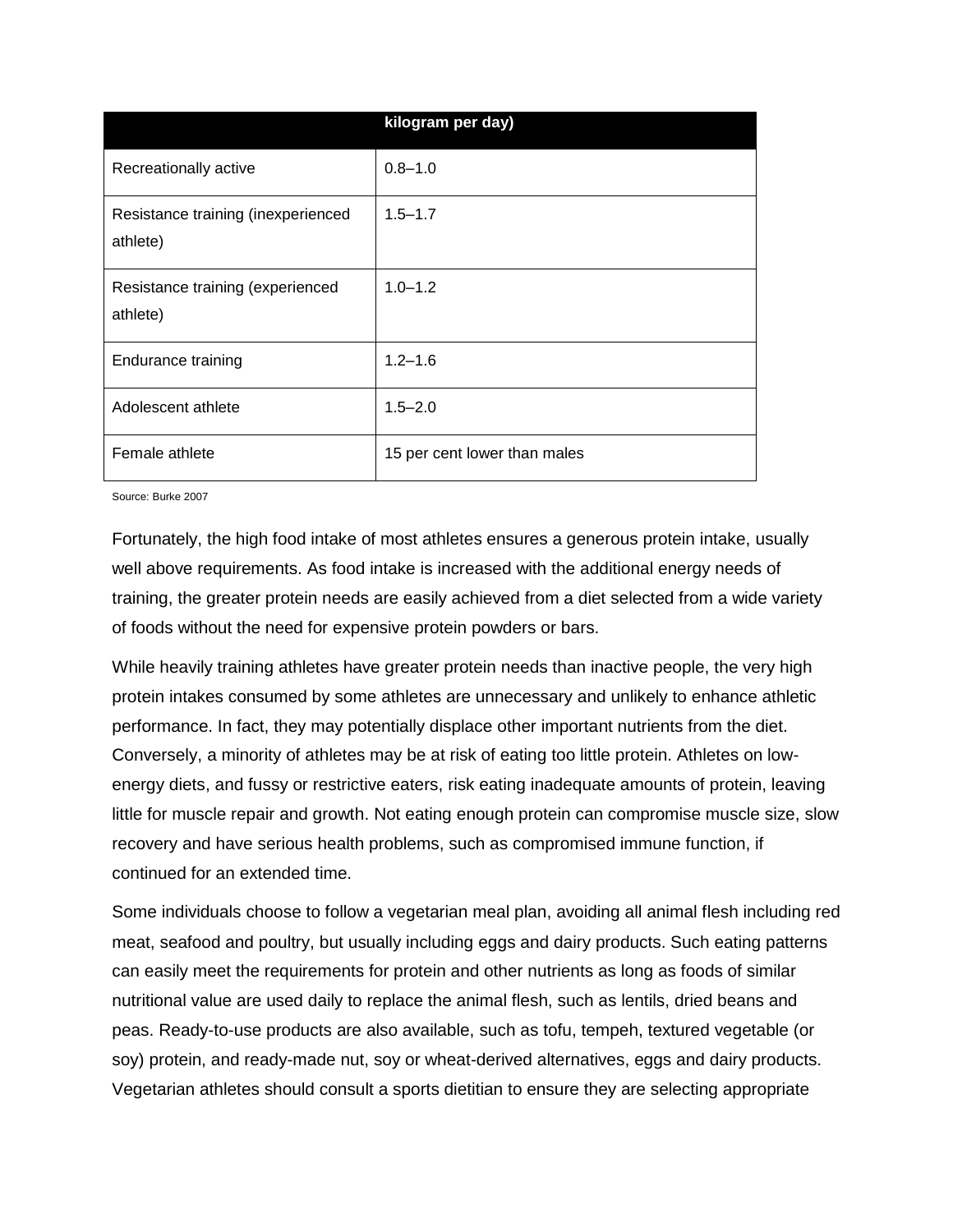foods throughout the day to achieve protein and other essential nutrient needs (for example, iron and zinc).

### **Tips for pumping up the protein**

- . Including a small serve of protein-rich food at meals and snacks (including pre and posttraining opportunities) is preferable compared to achieving daily protein needs from just one or two meals. For example:
	- milk on cereal at breakfast
	- a tub of yoghurt with fruit salad as a snack or easy dessert option
	- lean cold meat or cheese on a sandwich
	- lean meat, fish, chicken or vegetarian alternative with an evening meal.
	- . Athletes should be guided to choose meal combinations that match protein requirements with other nutrient needs. For example:
		- three or more serves of low-fat dairy foods daily for protein and calcium
		- one or two serves of lean meat, fish, chicken or vegetarian alternatives daily for protein, iron and zinc.
- . Some athletes avoid important protein-rich foods such as meat and dairy foods in the belief that they are fattening. Low-fat varieties of these are readily available and remain excellent sources of protein and other essential nutrients.

## **Fat**

Dietary fat is one of the most commonly discussed yet poorly understood nutrients. With approximately twice the energy of carbohydrate and protein per gram, fat is a very concentrated source of energy. It provides essential fatty acids and fat-soluble vitamins essential for maintaining health and can be an important source of energy. Fat also enhances the flavour and texture of many foods and simplifies the cooking process. In fact, fat is an essential component of a well-chosen diet — it is just a case of getting both the quality and quantity right.

Like most members of the public, many athletes eat too much fat. A high fat intake carries with it the potential to promote body-fat gains and lifestyle-related diseases such as cardiovascular disease. This is especially so for a diet rich in saturated fat, the fat primarily found in animal foods. Of more immediate concern to an athlete is that a diet high in fat can limit carbohydrate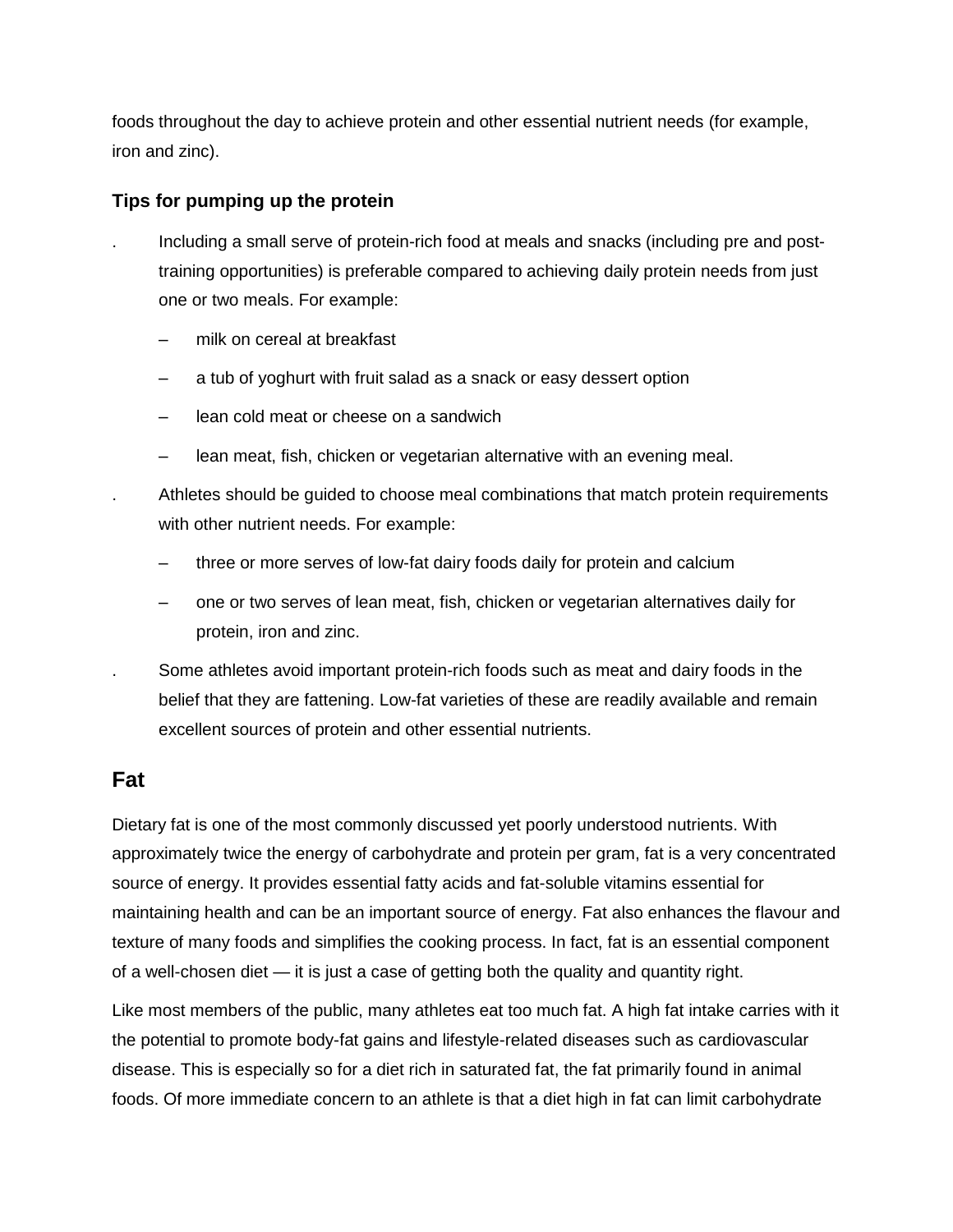intake. Moderating fat intake will help ensure requirements for fat and associated fat-soluble vitamins can be met without compromising carbohydrate intake.

### **Tips for keeping a low-fat profile**

- . Choose low-fat methods of cooking such as grilling, dry or light frying, baking on a rack, microwaving, steaming or poaching. All these techniques require little or no added fat/oil.
- . Use non-stick pans and make use of oil sprays, providing just the right amount of oil for cooking — a very fine film to stop the food from sticking.
- . When oil is required during cooking, choose predominantly unsaturated vegetable oils such as sunflower, canola, corn, soya, olive and flaxseed, rather than artery-clogging animal fats, palm or coconut oil, or hydrogenated vegetable oils.
- . Choose lean cuts of meat and chicken. Trim meat of all fat and remove the skin from chicken prior to cooking. When purchasing meat, look for the cuts without marbling (a fatty/streaky appearance). Limit intake of sausages, fatty mince, processed meats and 'luncheon' meats. Try to include fish in your diet.
- . Be aware of the fat added to many foods butter, margarine or mayonnaise on bread, oil-based dressings on salad, oil in tinned fish and meat, or cream (coconut or dairy) in sauces. Use these sparingly or try low-fat alternatives (for example, oil-free dressings, low-fat mayonnaise, evaporated skim milk with coconut essence, tinned fish in water or brine).
- . Use low-fat varieties of foods now readily available (for example, dairy products).
- . Do not be misled by labelling claims such as 'cholesterol-free', 'reduced fat' or 'light'. Learn how to read food labels, avoiding products high in saturated fat.
- When dining out, choose lower-fat options. This will be especially important if a busy lifestyle results in an increased reliance on takeaway meals. Look for options that are based on noodles, rice or pasta, with a healthy serve of vegetables and some lean meat, fish or chicken. Avoid deep-fried choices, creamy or satay sauces, and options with lots of added oil. Alternatively, double up on ingredients when meals are prepared at home, ensuring leftovers are available for another night of the week.
- . High-fat snacks such as potato or corn crisps, chocolate, biscuits and cakes should only be enjoyed in small quantities and not form the base of mid-meal snacks. A better option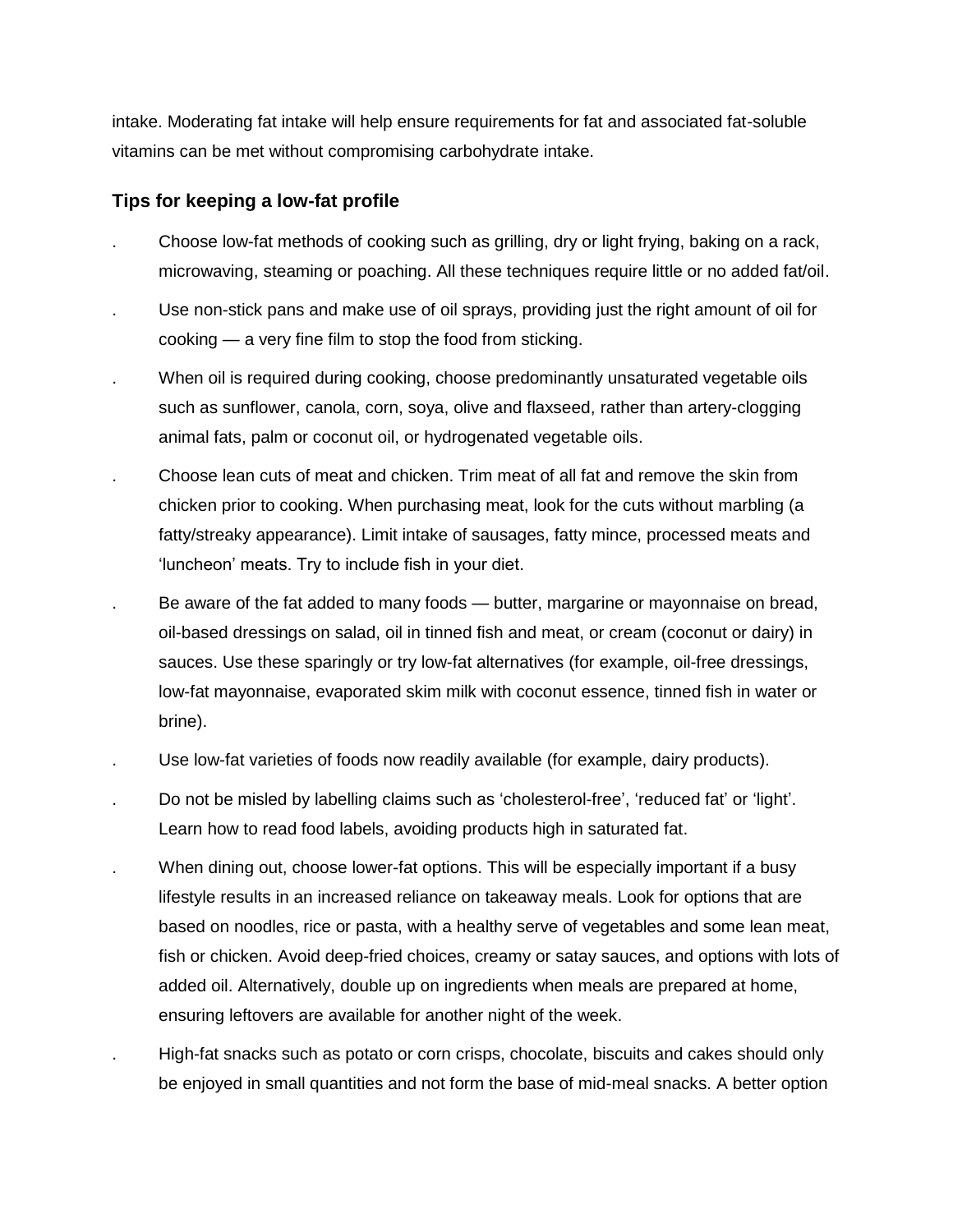is using high-carbohydrate, low-fat snacks such as sandwiches, fruit bread, fruit, cereal bars, scones, low-fat muffins and low-fat fruit yoghurt.

## **Hydration**

Even before sweat losses from exercise are considered, the average person requires about two litres of fluid per day. Sweating is the body's primary method of dissipating excess heat and is influenced by an array of factors, including exercise intensity and environmental conditions. Basically, the hotter it is and the harder an individual works, the more they sweat. Rates of one to two litres per hour are not uncommon among athletes training hard during summer. Failure to match fluid intake to sweat rates results in dehydration, which affects the body in many ways, including impairment to:

- . endurance exercise performance
- . thermoregulation, or the ability to regulate body temperature, increasing the risk of heat stress
- . mental function and skill coordination, with perception of effort increasing
- . gastrointestinal function, increasing the risk of nausea/vomiting and slowing the rate of fluid absorption, so as dehydration sets in, it becomes increasingly difficult to reverse the fluid deficit.

Even mild dehydration (2 per cent body weight reduction or 1.2 litres for a 60-kilogram athlete) can compromise exercise performance in warm environments. The impact on performance is proportional to the degree of dehydration — the more dehydrated an athlete becomes, the more their performance suffers. Furthermore, as the level of dehydration increases, so too does the risk of developing heat exhaustion and heat stroke. In short, each athlete should attempt to minimise dehydration by matching fluid intake with sweat losses as best they can. Replacing 80 per cent of losses is achievable for most athletes, or limiting weight loss during a session to less than 1 per cent (that is, 0.6 kilogram for a 60-kilogram athlete). Unfortunately, the voluntary fluid intake of many athletes replaces less than two-thirds of sweat losses. This is because most people rely on thirst, a very poor indicator of fluid requirements, to gauge their fluid needs.

### **Tips for remaining well hydrated**

. Start each session well hydrated by making sure fluid losses from the previous session have been replaced. Drinking in and around training and meals is a great start, but there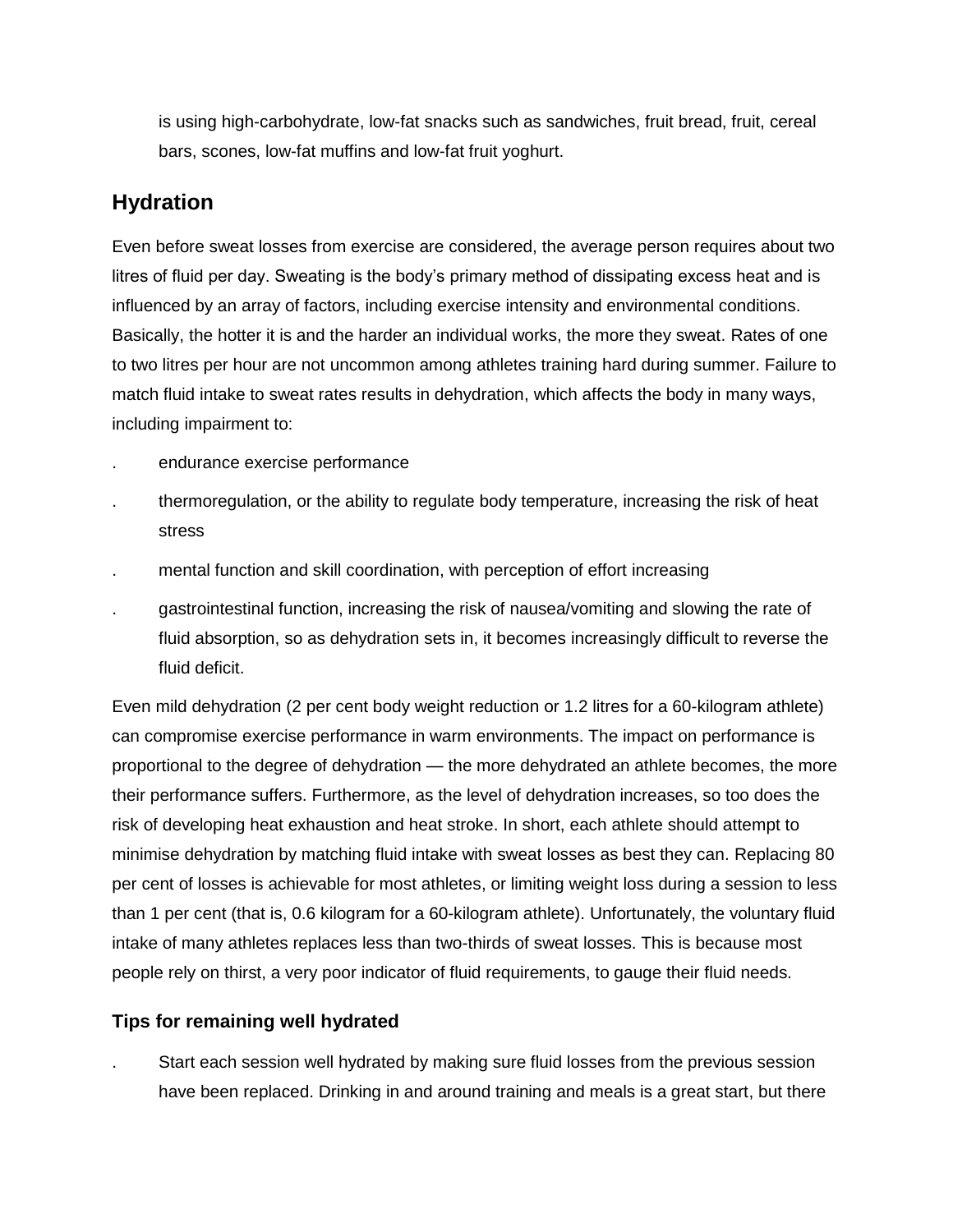needs to be a conscious effort to drink throughout the day, especially in summer. Athletes should keep a drink bottle at their side, all day every day, filled with chilled tasty fluids. The type of fluid may be determined by individual energy needs; that is, water for those with lower-energy needs, while those with higher needs may benefit from nutritious drinks such as fresh fruit juice, low-fat milk shakes/smoothies, etc. This ensures ready access to fluid and is also a great reminder to drink.

- . Experiment with a moderate volume (~250–500 millilitres) of fluid in the 15–30 minutes prior to exercise. This not only helps increase total fluid intake but also primes the stomach to maximise fluid uptake while exercising.
- . Start to drink early and at regular intervals during exercise in an attempt to match fluid intake with sweat rates. Athletes should take advantage of all breaks in training/competition, both formal and informal, to access fluid. With a little training, athletes should be able to tolerate 600–1000 millilitres of fluid per hour or 150–250 millilitres every 15 minutes. Coaches should remember to schedule regular breaks in training to ensure ready access to fluid throughout a session.
- . Water is an excellent choice for shorter-duration or low-intensity sessions, but athletes should consider making use of sports drinks during longer sessions (that is, lasting more than 60–90 minutes). They help to achieve both fluid and carbohydrate needs simultaneously, and most athletes find sports drinks more palatable. This ensures more fluid is consumed, reducing the potential for dehydration. The small amount of sodium in sports drinks further enhances palatability, maintains the drive to drink, and promotes retention of the fluid consumed. Keeping drinks chilled  $(-15^{\circ}C)$  in a cooler is another excellent idea for maximising palatability of fluids. Athletes should be encouraged to drink water between sips of sports drink, further boosting fluid intake while also maintaining good oral hygiene.
	- . Monitor athletes' weight before and after exercise. Any weight loss during a session reflects an accumulated fluid deficit (for example, one kilogram of weight loss equates to a fluid deficit of one litre). The fluid deficit should always be kept to less than one kilogram. In recovery, any fluid deficit should be matched with an amount of fluid equivalent to 150 per cent of losses (for example, one kilogram loss during training demands 1.5 litres of fluid in the 2–4 hours of recovery after training).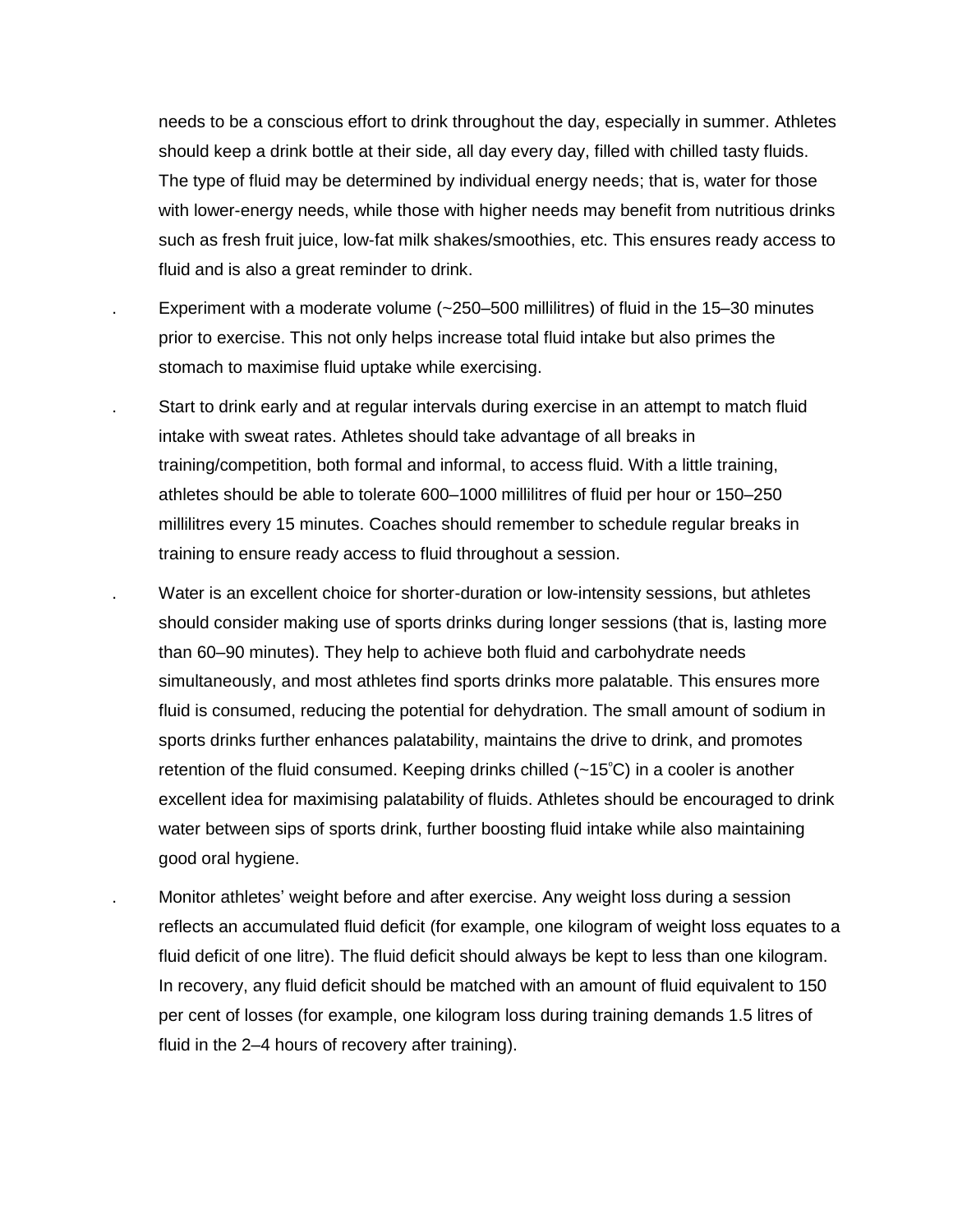- . When fluid losses are high or rapid rehydration is required, sodium replacement may also be required. Sports drinks, oral rehydration solutions and/or salty foods (for example, bread, pretzels, cheese, Vegemite, soups, breakfast cereals, dishes with added sauce or salt) can all contribute to sodium replacement, enhancing the retention of ingested fluid by keeping body electrolyte levels in balance.
- . A urine sample taken on waking provides a good index of hydration status over the previous day. While expensive equipment is available to assess urine concentration and thus hydration status, urine colour also offers valuable insight into hydration status. Wellhydrated urine is clear or light-straw coloured and should be copious throughout the day.
- . Prepubescent children are at particular risk of heat illness when exercising in hot environments, making fluid replacement a high priority.

Consuming fluid in excess of requirements may cause gastrointestinal discomfort. In extreme cases, a potentially life threatening condition known as **hyponatremia** (low blood-sodium levels) can occur. It is not common but can occur in prolonged endurance events (lasting two or more hours) when large volumes of low-sodium drinks are consumed and sweat losses are small. Consuming sodium-containing fluids such as sports drinks and matching fluid intake to sweat losses (but not exceeding this level) lowers the risk of hyponatremia.

#### **Case study**

Tom coaches a local football team that is about to travel to Townsville for an important multi-day competition. Recognising that even in winter Townsville can be hot and steamy, Tom is keen to assess the fluid needs and drinking practices of his athletes. He starts by doing some fluidbalance studies (weighing the athletes and their drink bottles before and after the session) during training one Saturday in the warmer part of the day. With regular breaks in training and encouragement to drink more, Tom is able to keep weight loss (and thus the imbalance between fluid intake and sweat loss) during the session to less than one kilogram for the majority of the squad. This is repeated when the squad arrives in Townsville, recognising that sweat rates are higher in the warmer environment.

On their first night in Townsville, the squad is instructed to inspect their urine when they first go to the toilet before breakfast each day. The next day the colour tells the story — several athletes report that their urine was dark, a sure sign of dehydration. So while the athletes appear to be good at matching fluid intake to losses during training with the encouragement of Tom, their fluid intake falls off outside of training. It is decided the athletes must carry a drink bottle with them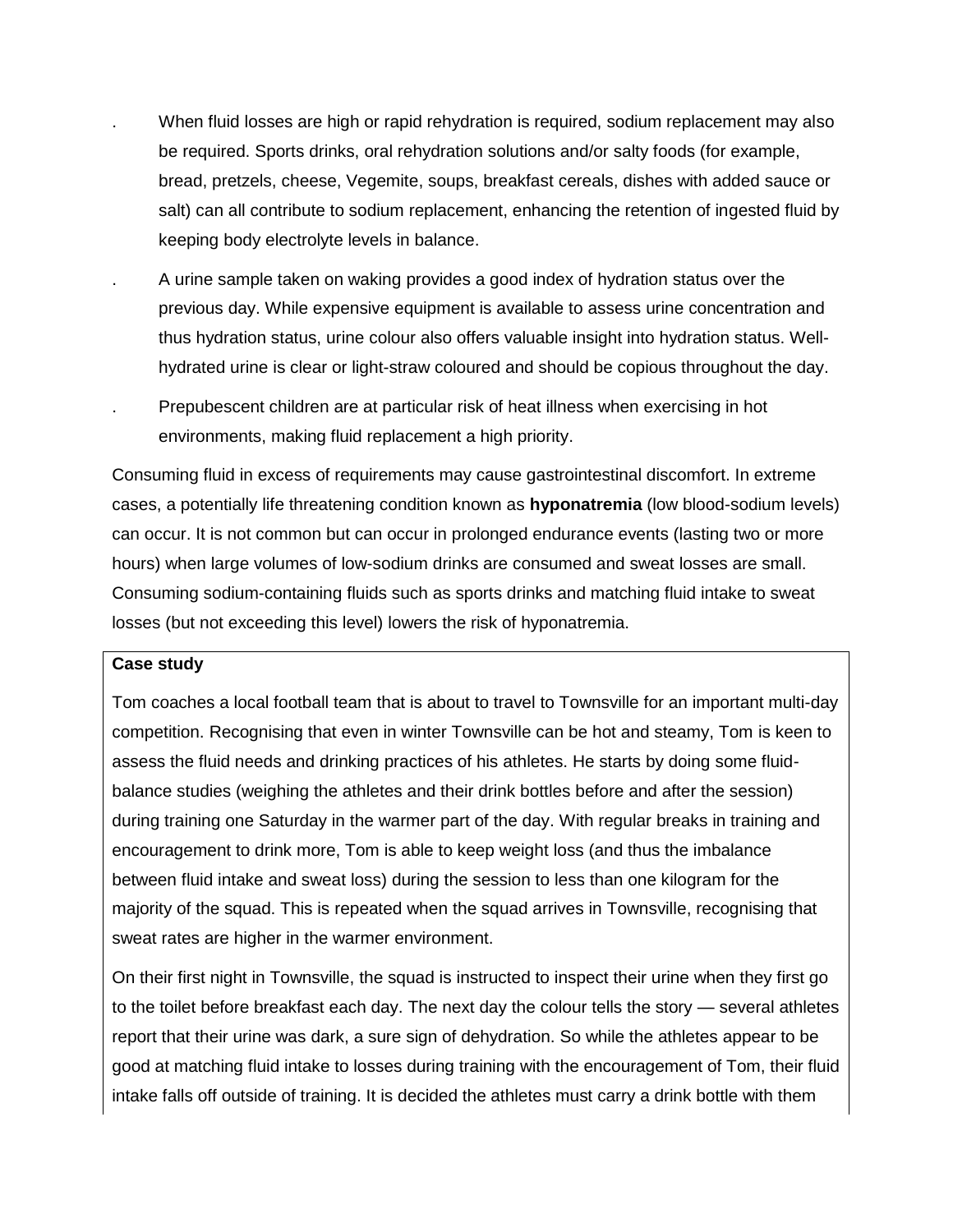throughout the day for the duration of the competition. This not only acts as a regular reminder to drink but also ensures the athletes have ready access to suitable fluids throughout the day. A spot check two days later shows that all athletes are producing clear urine, indicating that body fluid levels have been topped up.

## **Competition nutrition strategies**

### **Pre-event fuelling**

Most athletes appreciate that what they eat and drink prior to exercise can have a real impact on performance, but few are aware that fuel and fluid reserves are a result of their eating and drinking behaviours over the previous one to two days. Focusing only on the pre-exercise meal will not fully prepare them for competition. One or two days of tapered training, together with a high-carbohydrate meal plan, will ensure muscle fuel stores are well stocked for most events. For endurance athletes competing in events lasting two hours or more, a more sustained period of fuelling up may be required. The support of a sports dietitian will help identify needs and formulate a suitable meal plan for this time.

The pre-event meal provides a final opportunity to top-up fuel and fluid-level stores while preventing hunger and maximising intestinal comfort. Emphasis should be placed on meal combinations that:

- . are rich in carbohydrate
- . are low in fat
- . are low in fibre
- . include plenty of fluid
- . are based on familiar and enjoyable foods and fluids.

Larger meals are best consumed 3–4 hours before exercise, while smaller snacks can usually be tolerated 1–2 hours before warming up. If the pressure of competition results in stomach 'butterflies', liquid meal supplements or home-made shakes may be the best choice, as they are better tolerated. Examples of suitable pre-race meal and snack ideas are:

- **.** breakfast cereal/porridge with low-fat milk and fruit
- . bread/toast/muffins/crumpets with jam/honey/syrup, and fruit juice
- . pancakes with maple syrup/jam/lemon and honey, and fruit juice or smoothie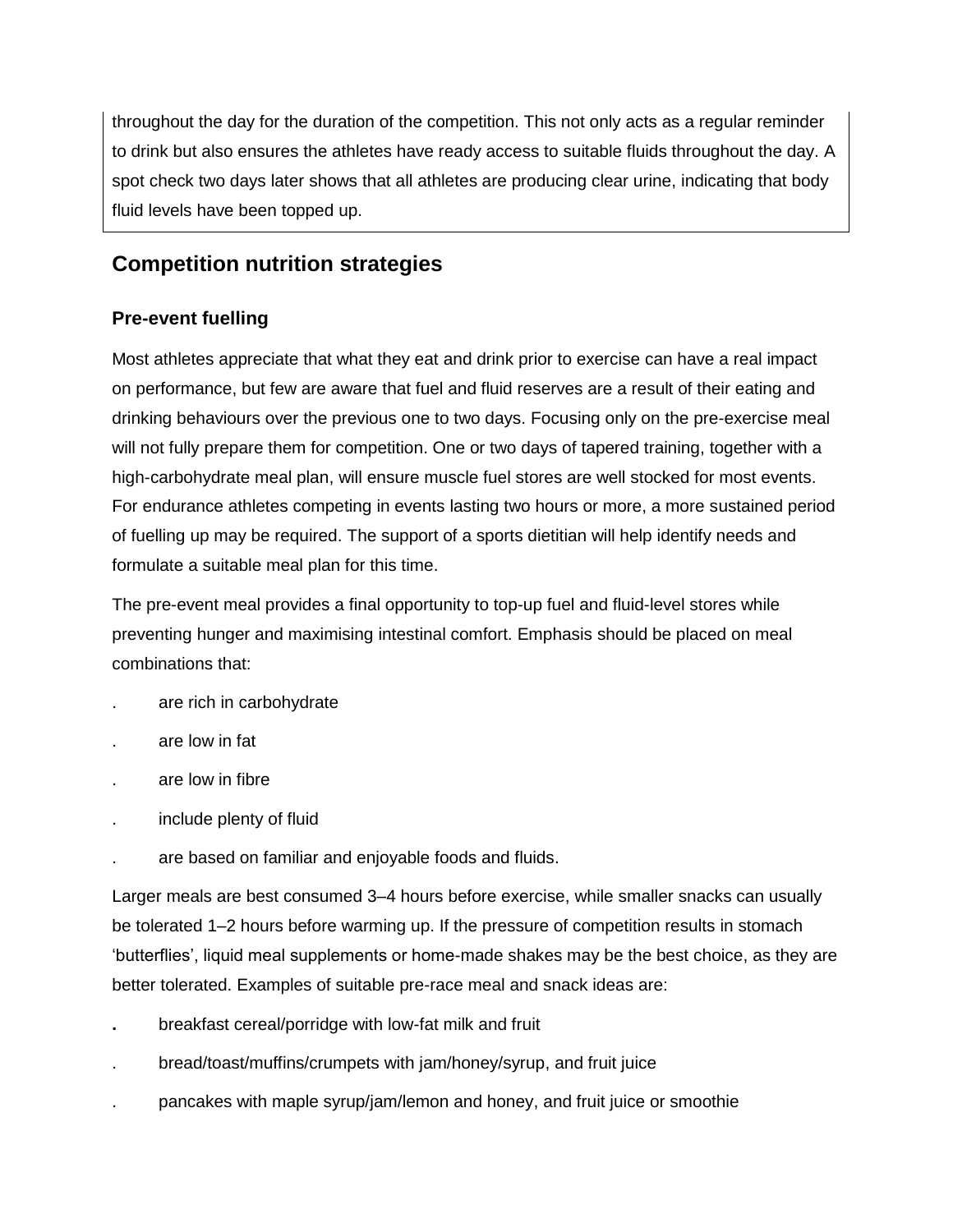- . baked beans\*/tinned spaghetti on toast
- fruit smoothie based on low-fat milk/soy milk, fruit and low-fat yoghurt
- liquid meal supplement
- sandwiches or rolls with low-fat fillings (for example, banana/jam/honey)
- . rice/noodle/pasta dish with low-fat sauce (for example, napolitana tomato)
- . cereal bar/sports bar and sports drink
- fresh fruit and low-fat fruit yoghurt.

\* High fibre choice

### **Nutrition during competition**

Muscle glycogen (the storage form of carbohydrate in the body) stores can be depleted after just 90–120 minutes of high intensity exercise. Anyone who has 'hit the wall' will appreciate how bad it feels to deplete carbohydrate stores. The provision of additional carbohydrate while exercising is essential if the performance-sapping effects of fatigue are to be minimised. For endurance events lasting longer than 60–90 minutes, athletes should plan to ingest 30–60 grams of carbohydrate every hour.

While both solid and liquid options are suitable, sports drinks are particularly useful as they simultaneously meet both fluid and carbohydrate needs. Just 500–1000 millilitres of sports drink provides 30–60 grams of carbohydrate.

While solid food may increase the potential for intestinal discomfort, small amounts can help top up carbohydrate intake and stave off feelings of hunger during extended performance efforts. Solid forms of carbohydrate are also more compact and can be easily packed away in sports clothing or taped to equipment. If space is a limitation to the supply of carbohydrate, options such as cereal bars, sports bars and carbohydrate gels are an excellent idea.

### **Recovery strategies**

Training or competing multiple times over a day or week brings with it a number of other challenges. Maximising recovery becomes critical. Refuelling and rehydrating must become priorities, especially when the next session is scheduled within a few hours. Consuming plenty of carbohydrate-rich foods and fluids soon after the completion of exercise will help start restoration of muscle fuel and fluid levels prior to the next session.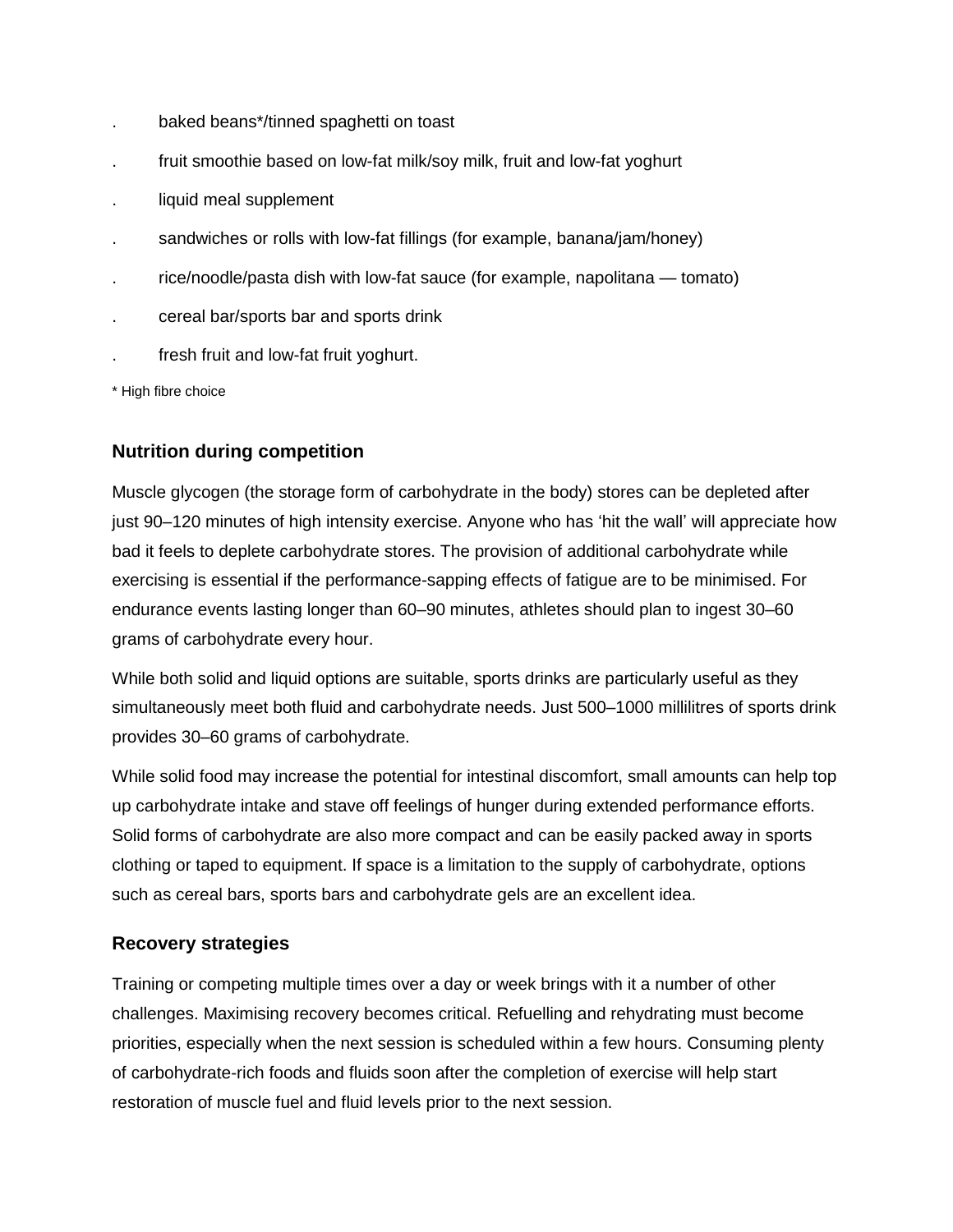Rates of glycogen synthesis remain low until carbohydrate is consumed, so ingesting a snack rich in carbohydrate (perhaps also with some protein) as soon as possible on the completion of exercise should become a priority. Intense exercise can suppress the appetite of some individuals. Making use of compact, low-bulk carbohydrate-rich foods and drinks such as sports drinks, cordial, soft drinks, prepared liquid meal supplements, and cereal or sports bars, can be particularly valuable in this situation. The choice of fluid may vary with individual preferences, but sodium or salt-containing options such as sports drinks may be particularly useful in recovery, enhancing the retention of ingested fluid.

Training and competition venues are unlikely to provide food and fluid choices in line with recovery goals. Appropriate recovery snacks should be packed into a training bag to avoid disappointment. Foods that are usually consumed cold should be kept this way. A cooler with an ice brick can be particularly valuable for both chilled and easily perishable food. Alternatively, more robust recovery options include dried biscuits, powdered liquid meal supplements, rice cakes, tinned fruit, cereal bars, tins of creamed rice and bakery options such as fruit buns and scones.

### **Tips to help maximise recovery**

- . Maintain a high-carbohydrate intake throughout the day.
- . Ingest carbohydrate-rich food and/or fluids as soon as possible after the completion of exercise. Aim to ingest one gram of carbohydrate per kilogram of body weight in the first 30 minutes following the completion of exercise, and repeat this every 1–2 hours until appetite returns and normal meal patterns resume.
- . If appetite is suppressed immediately after exercise, make use of compact, low-bulk carbohydrate-rich foods/fluids such as sports drinks, cordial, soft drink, prepared liquid meal supplements, plus cereal or sports bars.
- . Do not rely on thirst. Calculate fluid deficits and match this with an amount of fluid equivalent to 150 per cent of losses.
- . Making use of sodium-containing foods and/or drinks if dehydrated. While sports drinks contain small amounts of sodium, the salt does not have to come from the fluid. It may be derived from ingested food.
- . Examples of recovery snacks with adequate carbohydrate, sodium and fluid include:
	- fruit, yoghurt and sports drinks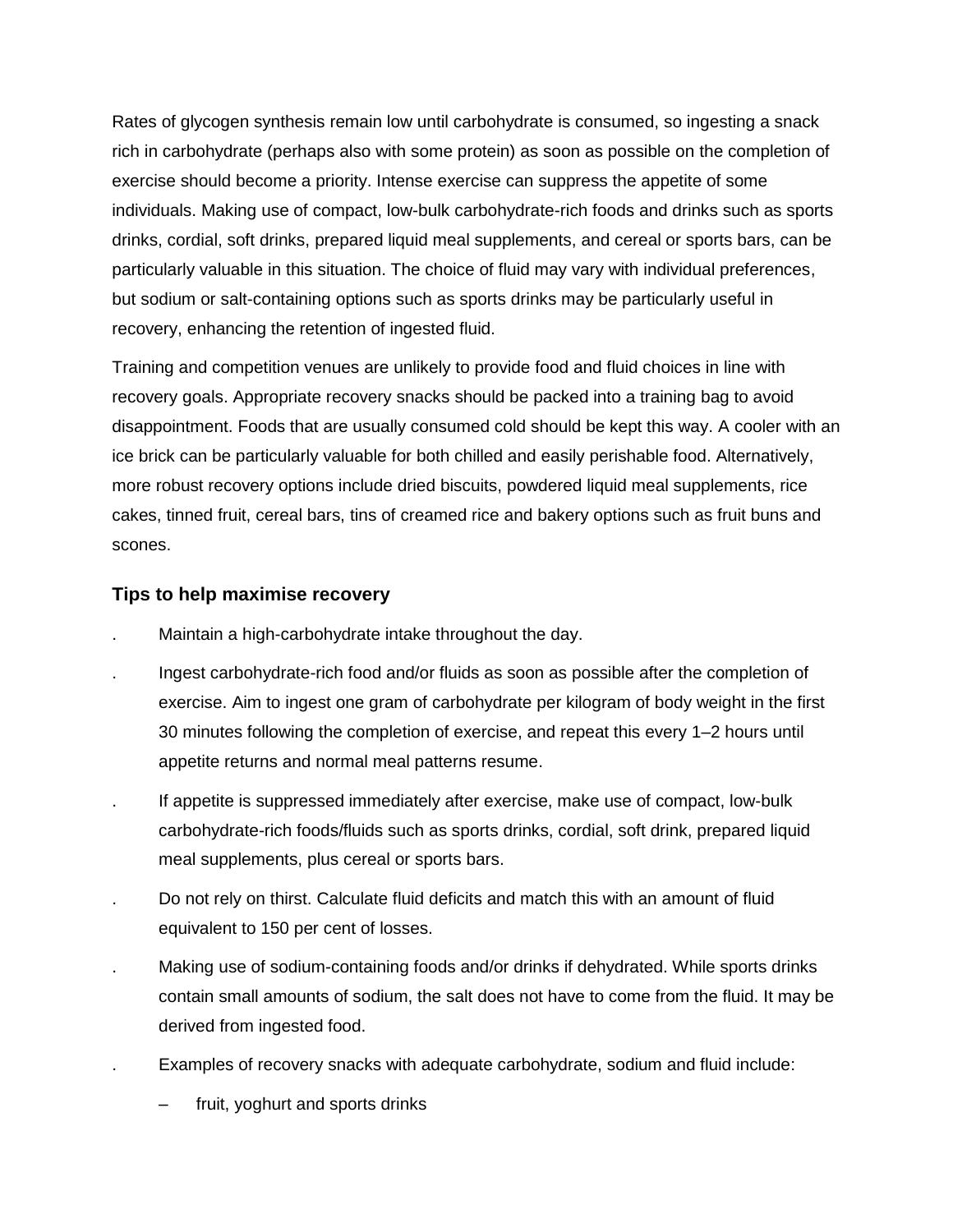- sandwiches with lean meat/low-fat cheese, plus soft drink or water
- noodle/rice/pasta dish with vegetables, meat and sauce, plus cordial or juice.

Each of these options also contains a small amount of protein to further promote recovery and contribute to daily requirements.

If recovery times are short (less than 1–2 hours) during competitions involving multiple games or a series of heats and finals in the same day, small regular snacks may be better tolerated than one or two meals over the day. Suitable recovery choices when there is little time between events include:

- liquid meal supplements, milk shakes or fruit smoothies
- . sports bars and cereal bars
- flavoured yoghurt and milk
- sports drinks, cordial or juice
- . sports gels or lollies.

Athletes should be encouraged to experiment with their competition eating strategies in training to identify combinations and volumes of food and fluids they feel most comfortable with.

## **Weight loss and weight gain**

Most athletes are required to modify body weight at some stage of their career. For some it may be an attempt to lose weight following injury or an off-season break. Others may need to gain weight and increase size, strength and power. Despite what is written about both weight loss and gain, the basic principles are simple. Weight loss/gain is a result of the balance between energy intake from food ingested and energy expended through daily activities. When intake is less than expenditure, body weight decreases. Conversely, if energy intake exceeds expenditure, body weight will increase.

### **Losing weight/body fat**

The focus of any weight-loss plan should be an emphasis on body-fat reduction. This requires the balance of a suitably designed training program and cleverly designed meal plan that primarily focuses on food quality, rather than reducing the absolute amount of food ingested.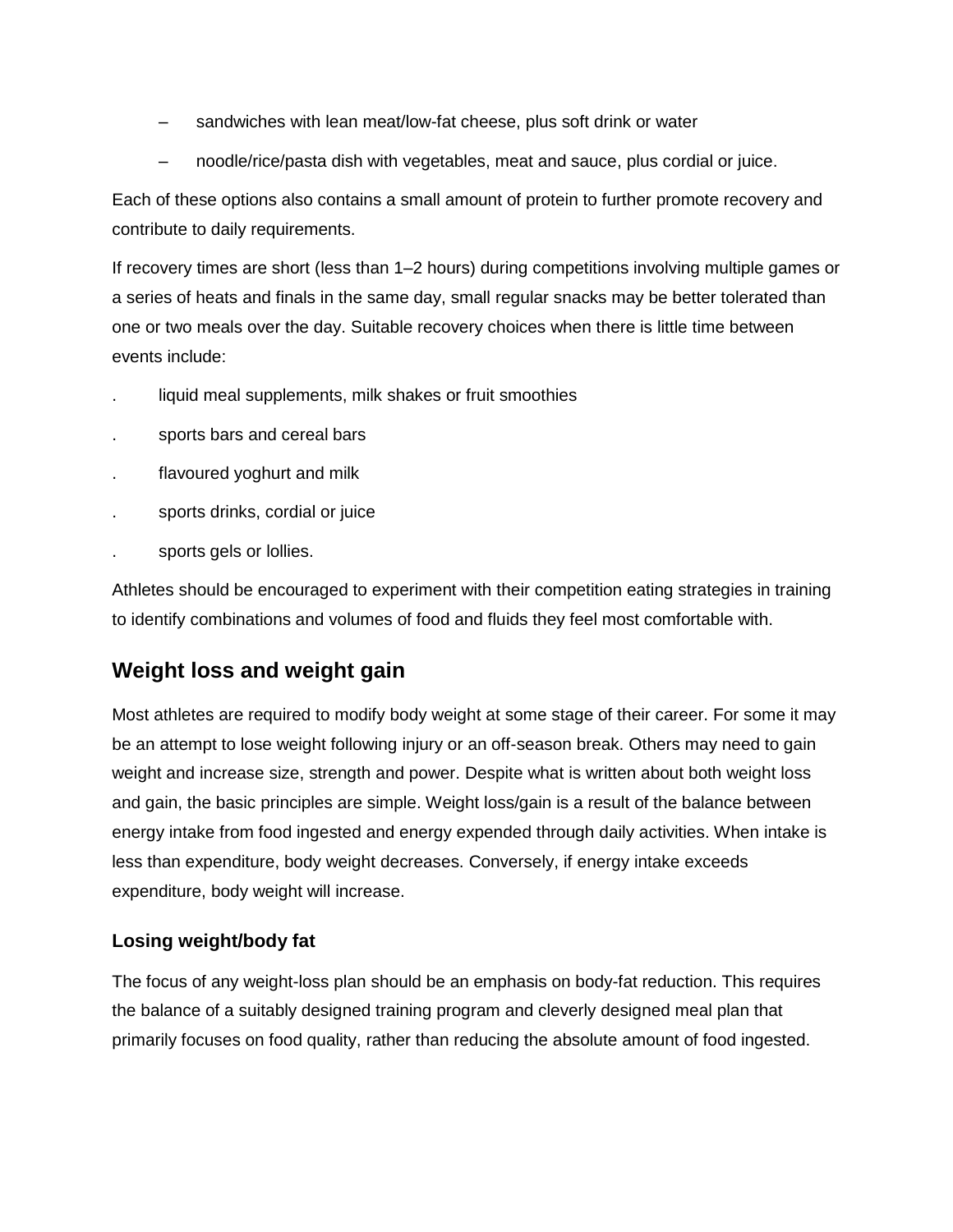### *Tips for decreasing energy intake*

- . Keep fat intake in check to help reduce overall energy intake. As a very concentrated source of energy, just a small reduction in fat intake can cause a big drop in total energy intake without affecting the amount of food eaten. However, just eating low fat is rarely enough.
- . Maintain a high intake of fresh fruit and vegetables. These should fill the majority of the plate at a meal. Both are rich sources of vitamins and fibre, but also help to fill out a meal while containing very few calories/kilojoules. Aim for more than 2–3 pieces of fruit and more than 2–3 cups of vegetables per day. For most athletes, that is two meals a day containing moderate amounts of vegetables. Ways to achieve this are to:
	- bulk sandwiches out with generous servings of salad
	- increase the proportion of vegetables in recipes
	- add vegetables to the plate first before serving the meats and carbohydrate choices
	- use fruit instead of heavy desserts to finish off a meal.
- . Adjust carbohydrate intake according to daily needs higher on heavy training days but lower on lighter or training-free days. High-fibre versions of carbohydrate-rich foods are preferred.
- . Focus on water to meet fluid needs. Energy-containing drinks should be avoided wherever possible (for example, fruit juice, cordial, soft drinks, smoothies and milk, sports drinks). While all can be low fat or fat free, these drinks are easily over-consumed, providing a large number of calories/kilojoules. Sports drinks may be required during prolonged training sessions. Water or low-calorie soft drinks and cordials should be used in small amounts at other times.
- . Include a small amount of protein-rich food at each meal and snack to make it more filling (for example, add some ham or low-fat cheese to a salad sandwich, or have yoghurt and fruit as a between-meal snack).
- . Do not include food as an automatic partner to social activities (for example, lollies at the movies, muffin or pastry with a coffee at the café).
- Limit alcohol consumption. Alcoholic drinks are high in energy but provide very few essential nutrients.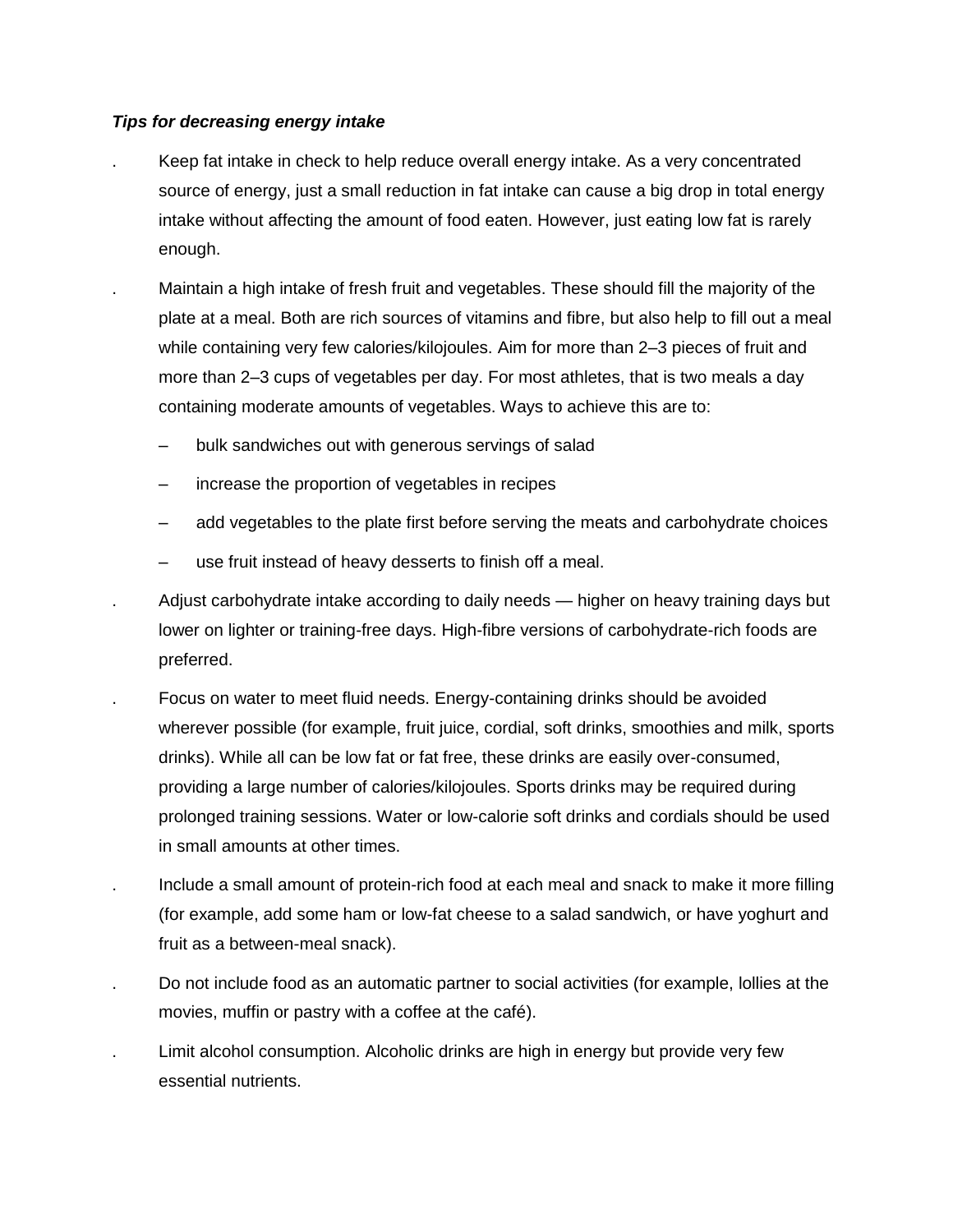- . Get organised. Plan the day's food intake so that suitable choices are readily available. Keep some fruit nearby and a low-fat flavoured yoghurt in the fridge.
- . Aim for a weight loss of no greater than 0.5–1.0 kilograms per week. This ensures the greatest likelihood that weight loss is from body fat. Faster rates of loss are likely to come from reductions in both fat and muscle mass. Maintaining muscle mass is critical to performance and also ensures energy expenditure remains high because it is the muscles that are metabolically active, burning up calories throughout the day.

Body composition goals should be aligned with performance outcomes. Athletes should be reminded that it is not necessarily healthy or beneficial to performance to have the lowest level of body fat possible.

### **Gaining weight/muscle mass**

Bulking up can play an important role in the development of many athletes. For most athletes, the intent to bulk up or increase weight is a desire to increase muscle mass and strength. Few athletes intentionally plan to increase body fat. To ensure gains in muscle mass are prioritised, the combination of a well-designed training program plus an energy-rich diet with adequate protein is essential.

Increasing dietary energy intake (that is, calories/kilojoules) is essential if significant gains in muscle mass are to be achieved. For some athletes this can be a real challenge. Frequent and/or prolonged training sessions can limit opportunities for meals and snacks, while intense training can curb appetites. Creative strategies such as greater use of energy-dense snacks and drinks may be required to overcome such obstacles.

### *Tips for increasing energy intake*

- . Increasing meal/snack frequency. Intestinal comfort is higher when the frequency of meals is increased rather than increasing the size of existing meals and snacks. Eating frequently should become a priority, even during busy days. Including three main meals and two to three (or more) snacks each day should be the aim.
- . Make use of energy-dense drinks (for example, smoothies, milk shakes, powdered liquid meal supplements, fruit juice, cordial and sports drinks) and other nutritious, energy-rich foods (cereal or sports bars, and dried fruit/trail mix). Skim milk powder can be added to homemade milk drinks for an extra protein and energy boost. These drinks can be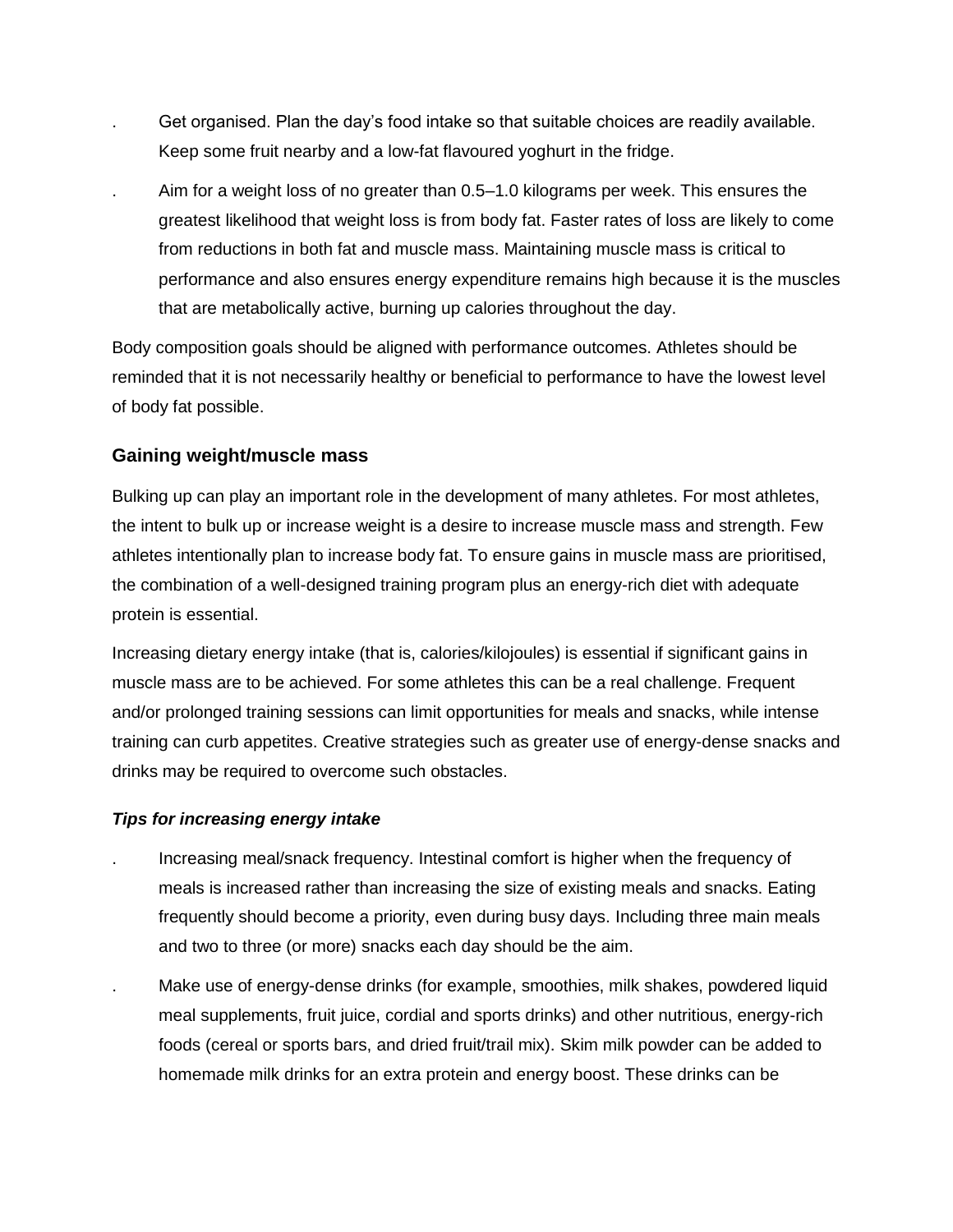particularly useful for athletes unable to tolerate solid food before or after exercise or those with smaller appetites.

- . Low-energy fruit and vegetables, although a great source of nutrients, are best maintained at their current level in the meal plan. This will allow more room for energydense, nutrient-rich options. The inclusion of dried fruit is a great way of boosting both energy and nutrient intake.
- . Plan the day's intake of food what and when. This ensures suitable food and drink is on hand as required. Keeping a ready supply of non-perishable snacks in a training bag can be a great idea (for example, tetra packs of UHT flavoured milk/fruit juice, cereal/breakfast bars, dried fruit, powdered liquid meal supplements and sports drinks).
	- . While an increase in energy intake is essential to promote gains in muscle mass, eating for muscle gain should not be considered an excuse to indulge in high-fat, nutrient-poor fast food. This may merely promote gains in body fat that will have to be reduced at a later stage.

### **Other muscle-building tips**

- While the meal plan should be based on nutritious carbohydrate-rich foods, including a small serve of protein-rich food/fluid at each meal/snack may help to optimise training responses. This may be especially important for pre and post-training snacks.
- . Only after training and diet have been optimised should consideration be given to the use of sports supplements. The professional support of a sports dietitian can help to negotiate the sports supplement market.
- Set realistic goals and monitor progress regularly. Do not expect miracles gains of 0.25–0.5 kilogram per week are possible but will depend on an individual's genetic makeup and training history.
- If gains in muscle mass are a priority, a muscle-building phase should be incorporated into the yearly training program, emphasising consistent allocation of resistance training sessions and limiting additional fitness/conditioning sessions. The specialist skills of a strength coach may be particularly valuable.
- . Be patient. Commitment and perseverance are necessary. Developing optimal levels of strength and muscle mass for sport may take years.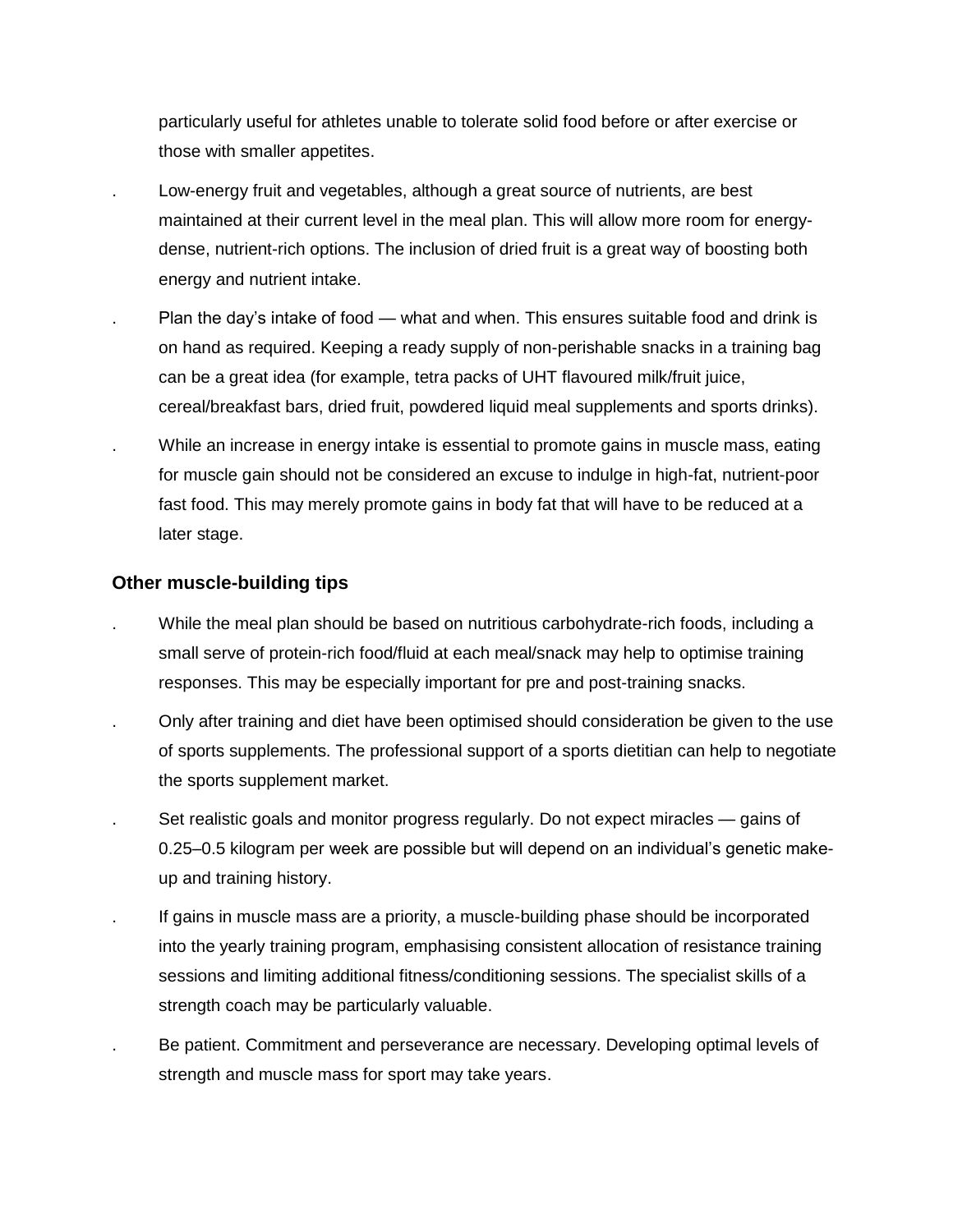### **Monitoring progress**

Regular feedback on progress (whether it be weight loss or gain) not only allows adjustments to dietary and/or training interventions, but also offers a valuable source of motivation for the athlete. Sports dietitians can be of assistance in this area. They have specialist training in monitoring body composition via the measurement of body weight and 'skinfolds'.

### **Case study**

Jeremy is an aspiring discus thrower with cerebral palsy who is hoping to make it to the Paralympics with the support of his coach, Phil. While his technique has improved markedly under the support of Phil, Jeremy's results have started to plateau. With a greater focus on technical issues over the past 6–12 months, Jeremy has only been doing resistance training once or twice a week. With a new program in hand (emphasising regular resistance training sessions and less other conditioning), Jeremy approaches Phil about buying some protein powders and bars to assist with muscle building.

Recognising the small but real risk of purchasing a supplement contaminated with a banned substance, Phil decides to make an appointment for him and Jeremy to see a sports dietitian. After a closer look at Jeremy's meal plan, the sports dietitian suggests that Jeremy needs to boost his overall energy intake rather than just his protein intake. A meal plan is developed that includes three main meals and three snacks, including pre and post-training snacks.

The combination of an adjustment in Jeremy's training program, combined with a commitment to an energy-rich nutritious meal plan, ensures Jeremy is able to increase his body weight by five kilograms over the next four months. His strength is up in the gym and he is throwing personal bests in the field. Jeremy's Paralympic aspirations are becoming a reality.

## **Summary**

It is valuable for coaches to be able to provide guidance to the athletes they coach regarding appropriate nutritional strategies for training and competition. Eating and hydrating well can positively impact on an athlete's sporting performance. Coaches can assist athletes to understand about good food choices to assist their performance. Hydration is another area where coaches can assist and advise the athletes. Adequate hydration is essential for sporting performance, especially in longer events. Even mild dehydration can affect sports performance, so this is an area for coaches to closely monitor. With a well-balanced diet that takes into account individual food preferences, an athlete's sporting performance can be maximised.